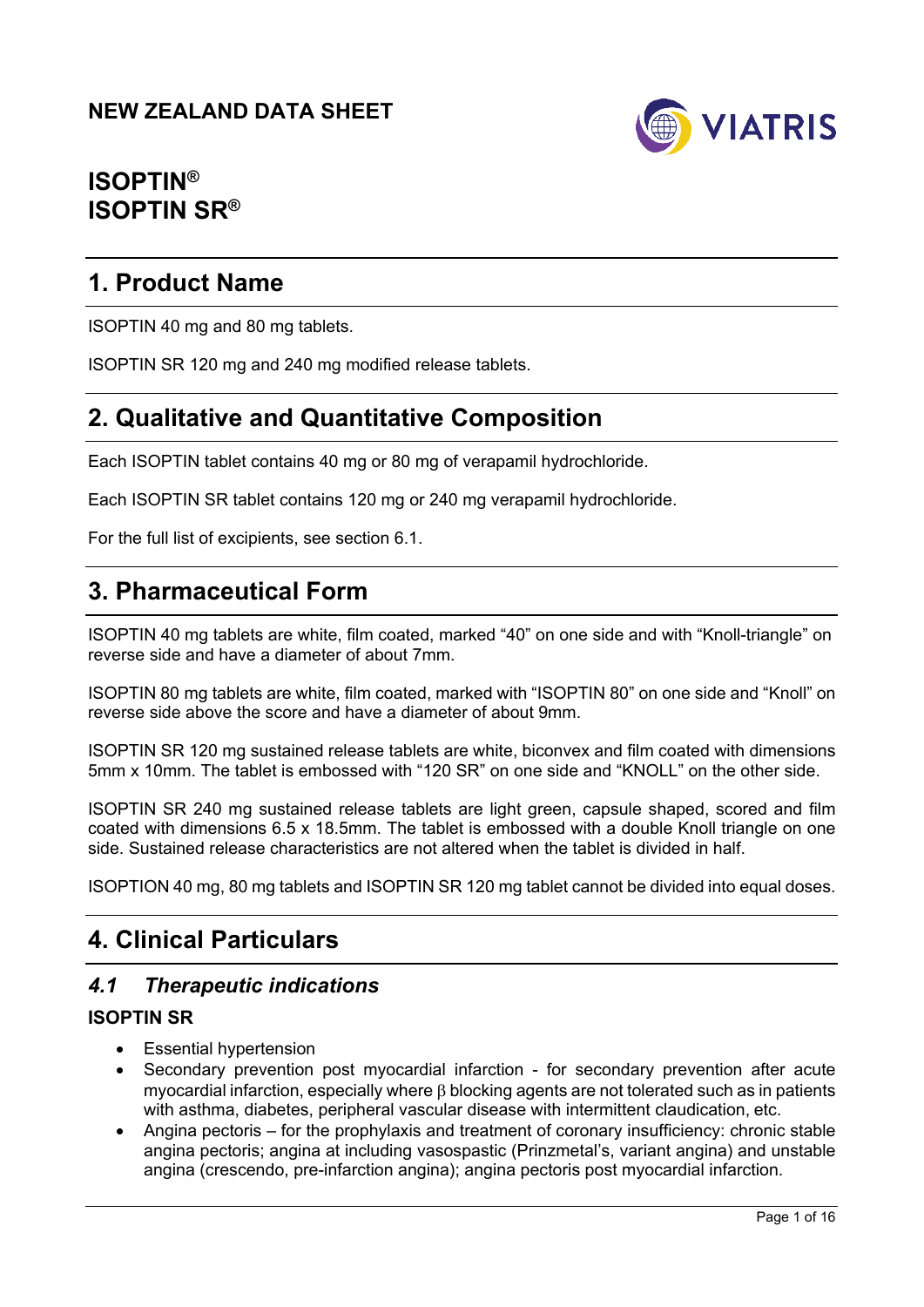## **ISOPTIN 40 mg or 80 mg (immediate release)**

- Essential hypertension
- Secondary prevention post myocardial infarction long-term treatment after myocardial infarction.
- Angina pectoris as for ISOPTIN SR
- Tachycardias, such as paroxysmal supraventricular tachycardia, atrial fibrillation with rapid ventricular response (except in WPW syndrome, see section 4.4), atrial flutter with rapid conduction, extrasystoles.
- In patients with chronic atrial fibrillation for the medicamentous induction and maintenance of the sinus rhythm in combination with quinidine, as well as for the prophylaxis of relapses after electrocardioversion.

# *4.2 Dose and method of administration*

## **Dose**

## *ISOPTIN SR*

The individual dose, and frequency of dosing, should be determined in accordance with the indication and individual patient response.

The doses of ISOPTIN SR as prescribed by the physician are to be taken regularly, preferably with or shortly after meals with some liquid.

## *Children*

ISOPTIN SR is not intended for use in children.

## *Adults*

## **Hypertension**

One tablet ISOPTIN SR 240 mg daily. For elderly patients and patients new to verapamil therapy, doctors should consider an initial daily dose of ISOPTIN SR 120 mg.

Maximum dose: one tablet ISOPTIN SR 240 mg twice daily (any single dose should not exceed 240 mg).

## **Secondary prevention of myocardial infarction**

Data from studies available suggest that treatment with ISOPTIN SR can be initiated from 7 days post myocardial infarction.

Generally, doses will be 240 mg – 480 mg ISOPTIN SR daily in 1-2 divided doses. The average daily dose is 360 mg. It is advised that any single dose should not exceed 240 mg.

## **Angina pectoris**

Generally, doses will be  $120 - 480$  mg ISOPTIN SR daily in  $1 - 2$  divided doses. The average daily dose is 360 mg. it is advised that any single dose should not exceed 240 mg.

## *ISOPTIN 40 mg, 80 mg (immediate release tablets)*

The individual dose and frequency of dosing should be determined in accordance with the indication and individual response.

Generally, doses will be:

Adult: Dose range 240 – 480 mg daily in 2 or 3 divided doses.

Children: Dose range 40 – 360 mg daily in 2 or 3 divided doses.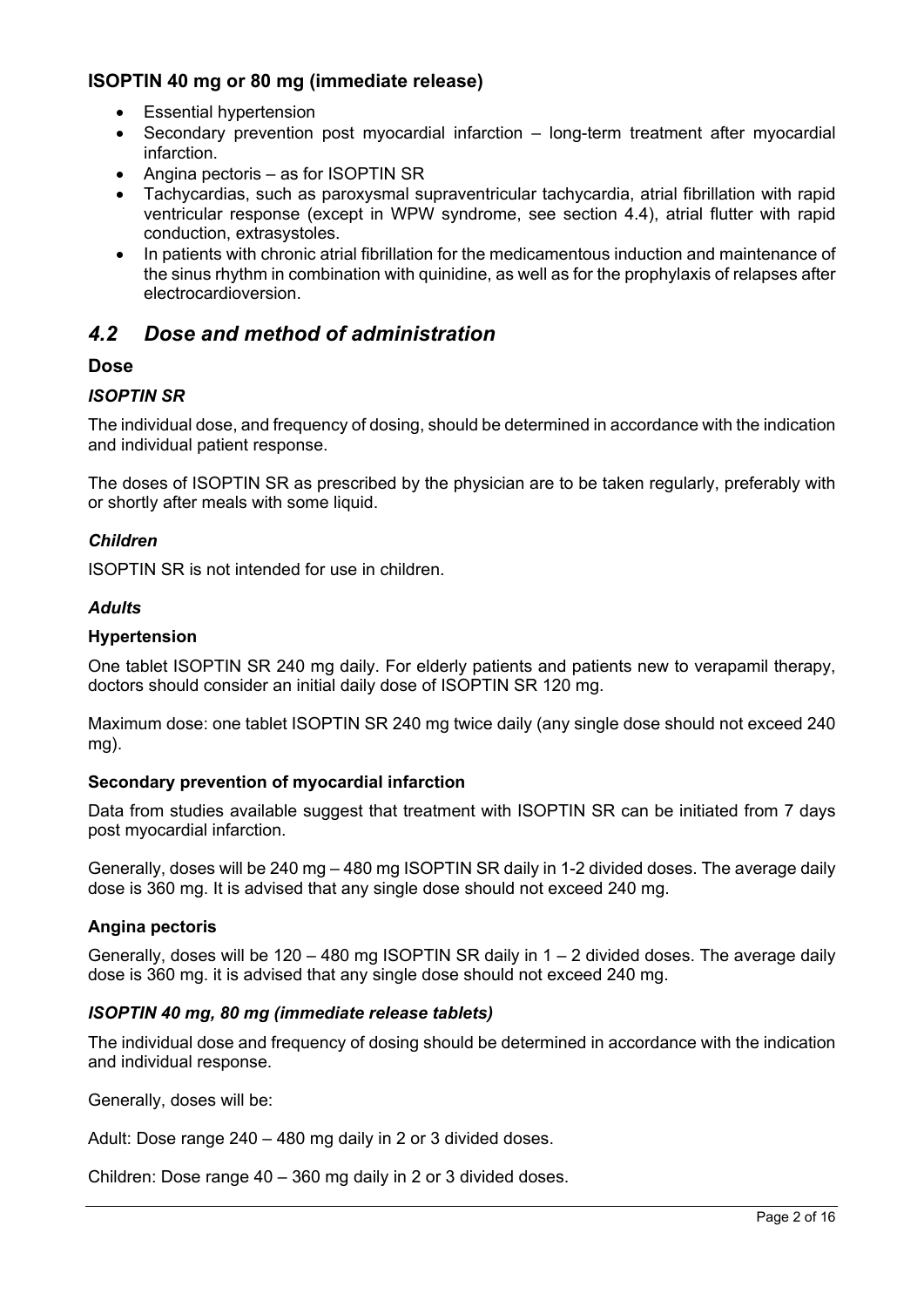It is advised that any single dose should not exceed 160 mg in adults and 120 mg in children.

The doses of ISOPTIN prescribed by the physician are to be taken regularly preferably with or shortly after meals together with some liquid.

When switching from immediate release ISOPTIN to ISOPTIN SR (see above) the total daily dose in milligrams may remain the same.

## *4.3 Contraindications*

Verapamil hydrochloride is contraindicated in:

- Severe left ventricular dysfunction (see section 4.4).
- Hypotension (less than 90 mmHg systolic pressure) or cardiogenic shock.
- Sick sinus syndrome (except in patients with a functioning artificial pacemaker).
- Second- or third-degree AV block (except in patients with a functioning artificial pacemaker).
- Patients with atrial flutter or atrial fibrillation and an accessory bypass tract (e.g. Wolff-Parkinson-White, Lown-Ganong-Levine syndromes) (see section 4.4). These patients are at risk to develop ventricular tachyarrhythmia including ventricular fibrillation if verapamil hydrochloride is administered.
- Heart failure with reduced ejection fraction of less than 35% and/or pulmonary wedge pressure above 20 mmHg (unless secondary to a supraventricular tachycardia amenable to verapamil therapy).
- Patients concomitantly administered ivabradine (see section 4.5).
- Patients with known hypersensitivity to verapamil hydrochloride or any of the inactive ingredients (see section 6.1).

# *4.4 Special warnings and precautions for use*

## **Heart failure**

Verapamil has a negative inotropic effect, which, in most patients, is compensated by its afterload reduction (decreased systemic vascular resistance) properties without a net impairment of ventricular performance. In clinical experience with 4,954 patients, 87 (1.8%) developed congestive heart failure or pulmonary oedema. Verapamil should be avoided in patients with severe left ventricular dysfunction (e.g. ejection fraction less than 30%, pulmonary wedge pressure above 20 mmHg, or severe symptoms of cardiac failure) and in patients with any degree of ventricular dysfunction if they are receiving a beta-adrenergic blocker (see section 4.5).

Patients with milder ventricular dysfunction should, if possible, be controlled with optimum doses of digitalis and/or diuretics before verapamil treatment. (Note interactions with digoxin under section 4.5).

Heart failure patients with ejection fraction higher than 35% should be compensated before starting verapamil treatment and should be adequately treated throughout.

## **Acute myocardial infarction**

Use with caution in patients with acute myocardial infarction complicated by bradycardia, marked hypotension, or left ventricular dysfunction.

## **Hypotension**

Occasionally, the pharmacologic action of verapamil may produce a decrease in blood pressure below normal levels which may result in dizziness or symptomatic hypotension. The incidence of hypotension observed in 4,954 patients enrolled in clinical trials was 2.5%. In hypertensive patients, decreases in blood pressure below normal are unusual. Tilt table testing (60 degrees) was not able to induce orthostatic hypotension.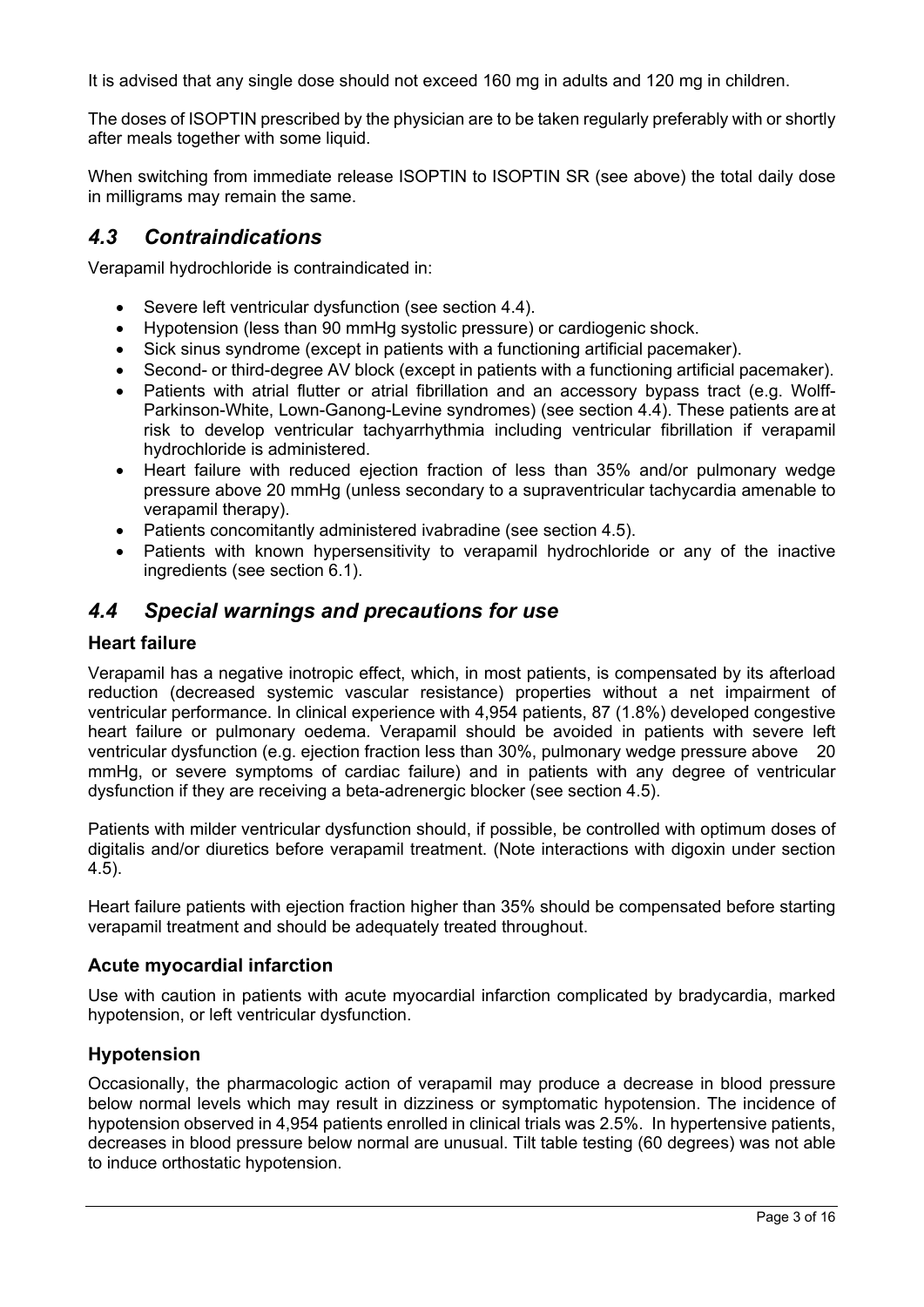## **Elevated liver enzymes**

Elevations of transaminases with and without concomitant elevations in alkaline phosphatase and bilirubin have been reported. Such elevations have sometimes been transient and may disappear even in the face of continued verapamil treatment. Several cases of hepatocellular injury related to verapamil have been proven by re-challenge. Half of these had clinical symptoms (malaise, fever, and/or right upper quadrant pain) in addition to elevations of SGOT, SGPT and alkaline phosphatase. Periodic monitoring of liver function in patients receiving verapamil is therefore prudent.

## **Accessory bypass tract (Wolff-Parkinson-White or Lown-Ganong-Levine)**

Some patients with paroxysmal and/or chronic atrial fibrillation or atrial flutter and a co-existing accessory AV pathway have developed increased antegrade conduction across the accessory pathway bypassing the AV node, producing a very rapid ventricular response or ventricular fibrillation after receiving intravenous verapamil (or digitalis). Although a risk of this occurring with oral verapamil has not been established, such patients receiving oral verapamil may be at risk and its use in these patients is contraindicated (see section 4.3).

Treatment is usually DC-cardioversion. Cardioversion has been used safely and effectively after oral ISOPTIN.

## **Atrioventricular block**

Verapamil affects the AV and SA nodes and prolongs AV conduction time. Use with caution as development of second-or-third-degree AV block (contraindication) or unifascicular, bifascicular or trifascicular bundle branch block requires discontinuation in subsequent doses of verapamil hydrochloride and institution of appropriate therapy, if needed.

Verapamil hydrochloride affects the AV and SA nodes and rarely may produce second-or-third degree AV block, bradycardia, and, in extreme cases, asystole. This is more likely to occur in patients with a sick sinus syndrome (SA nodal disease), which is more common in older patients.

Asystole in patients other than those with sick sinus syndrome is usually of short duration (few seconds or less), with spontaneous return to AV nodal or normal sinus rhythm. If this does not occur promptly, appropriate treatment should be initiated immediately. In studies using ISOPTIN SR, prolongation of PR interval values of 0.21 to 0.22 sec occurred in 59 of 3,670 patients (=1.6%) and to 0.23 to 0.28 sec in 4 patients whose PR intervals had been normal before treatment (0.1 to 0.2 sec). Second or third degree AV block was not observed. Higher degrees of AV block, however, were infrequently (0.8%) observed.

## **Patient with hypertrophic cardiomyopathy (IHSS)**

In 120 patients with hypertrophic cardiomyopathy (most of them refractory or intolerant to propranolol) who received therapy with verapamil at doses up to 720 mg/day, a variety of serious adverse effects were seen: Three patients died in pulmonary oedema; all had severe left ventricular outflow obstruction and a history of left ventricular dysfunction. Eight other patients had pulmonary oedema and/or severe hypotension; abnormally high (over 20 mmHg) capillary wedge pressure and a marked left ventricular outflow obstruction were present in most of these patients.

Concomitant administration of quinidine (see section 4.5) preceded the severe hypotension in 3 of the 8 patients (2 of whom developed pulmonary oedema). Sinus bradycardia occurred in 11% of the patients, second-degree AV block in 4% and sinus arrest in 2%. It must be appreciated that this group of patients had a serious disease with a high mortality rate. Most adverse effects responded well to dose reduction and only rarely did verapamil have to be discontinued.

## **Use in patients with impaired hepatic function**

Since verapamil is highly metabolised by the liver, it should be administered cautiously to patients with impaired hepatic function. Severe liver dysfunction prolongs the elimination half-life of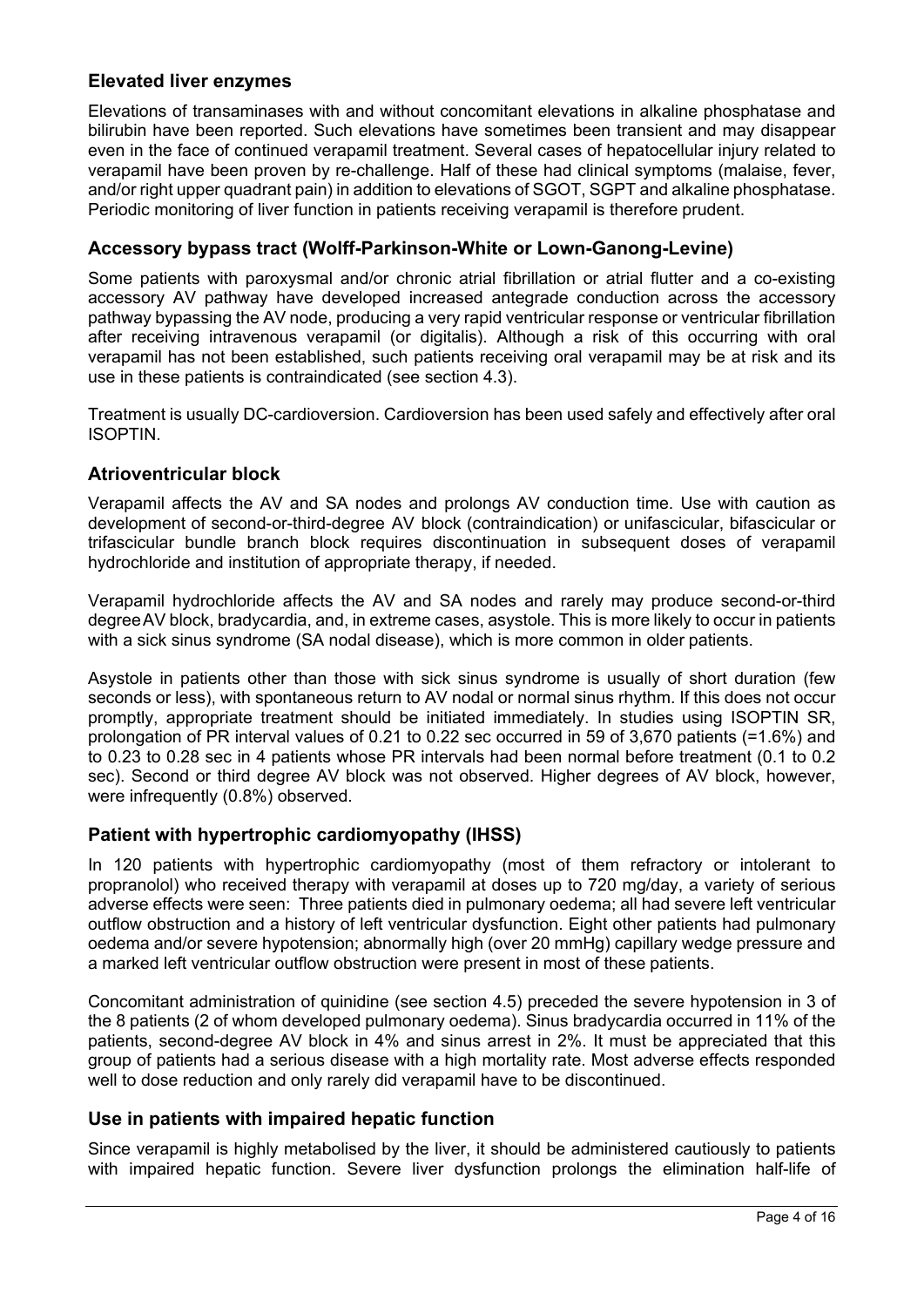immediate release verapamil to about 14 to 16 hours, hence, approximately 30% of the dose given to patients with normal liver function should be administered to these patients. Careful monitoring for abnormal prolongation of the PR interval or other signs of excessive pharmacologic effects (see section 4.9) should be carried out.

## **Use in patients with impaired neuromuscular transmission**

Verapamil should be used with caution in the presence of diseases in which neuromuscular transmission is affected (myasthenia gravis, Lambert-Eaton syndrome, advanced Duchenne muscular dystrophy).

It has been reported that verapamil decreases neuromuscular transmission in patients with Duchenne's muscular dystrophy, and that verapamil prolongs recovery from the neuromuscular blocking agent vecuronium. It may be necessary to decrease the dosage of verapamil when it is administered to patients with attenuated neuromuscular transmission.

## **Use in patients with impaired renal function**

About 70% of an administered dose of verapamil is excreted as metabolites in the urine. Although impaired renal function has been shown to have no effect on verapamil pharmacokinetics in patients with end-stage renal failure, verapamil should be used cautiously and with close monitoring in patients with impaired renal function. These patients should be carefully monitored for abnormal prolongation of the PR interval or other signs of overdosage (see section 4.9). Verapamil is not removed by haemodialysis.

## **Digoxin**

If verapamil is administered concomitantly with digoxin, reduce digoxin dosage (see section 4.5).

## **Digitoxin**

Verapamil therapy may decrease digitoxin clearance.

## *4.5 Interaction with other medicines and other forms of interaction*

*In vitro* metabolic studies indicate that verapamil hydrochloride is metabolised by cytochrome P450 CYP3A4, CYP1A2, CYP2C8, CYP2C9 and CYP2C18. Verapamil has been shown to be an inhibitor of CYP3A4 enzymes and P-glycoprotein (P-gp). Clinically significant interactions have been reported with inhibitors of CYP3A4 causing elevation of plasma levels of verapamil hydrochloride while inducers of CYP3A4 have caused a lowering of plasma levels of verapamil hydrochloride, therefore, patients should be monitored for drug interactions. Coadministration of verapamil and a drug primarily metabolized by CYP3A4 or being a P-gp substrate may be associated with elevations in drug concentrations that could increase or prolong both therapeutic and adverse effects of the concomitant drug.

## **Antiarrhythmics, beta blockers**

Concomitant therapy with beta-adrenergic blockers and verapamil may result in additive negative effects on heart rate, atrioventricular conduction, and/or cardiac contractility. The combination of sustained release verapamil and beta-adrenergic blocking agents has not been studied. However, there have been reports of excessive bradycardia and AV block, including complete heart block, when the combination has been used for the treatment of hypertension. For hypertensive patients, the risks of combined therapy may outweigh the potential benefits. The combination should be used only with caution and close monitoring.

Mutual potentiation of cardiovascular effects (higher-grade AV block, higher-grade lowering of heart rate, induction of heart failure and potentiated hypotension). Asymptomatic bradycardia (36 beats/min) with a wandering atrial pacemaker has been observed in a patient receiving concomitant timolol (a beta-adrenergic blocker) eye drops and oral verapamil.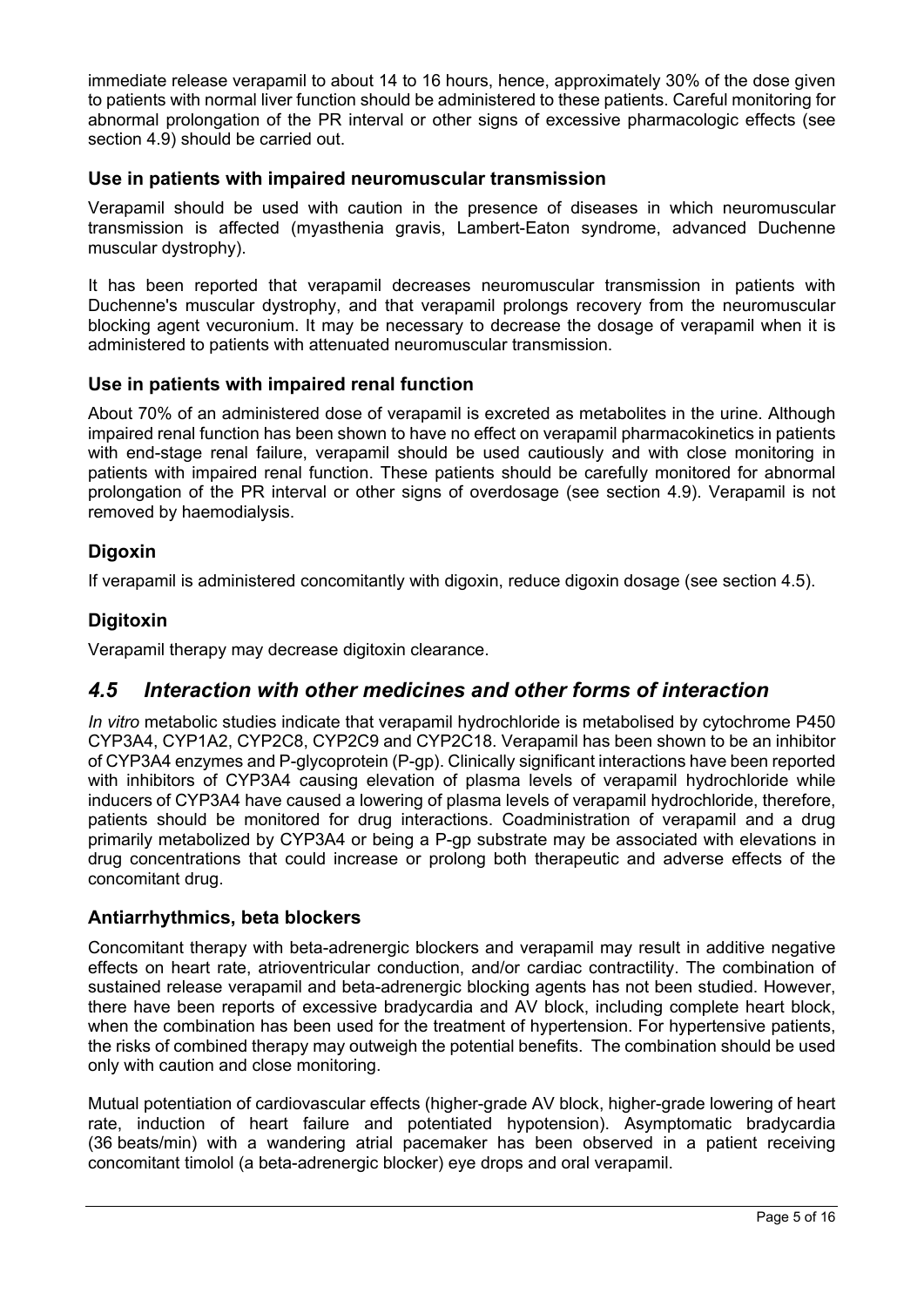Metoprolol and propranolol plasma levels may be increased by concomitant administration of verapamil.

## **Ivabradine**

Concomitant administration of verapamil and ivabradine is contraindicated. Ivabradine use in combination with verapamil is associated with increased plasma concentrations of ivabradine and additional heart rate lowering effects (see section 4.3).

## **Digitalis**

Clinical use of verapamil in digitalised patients has shown the combination to be well tolerated if digoxin doses are properly adjusted. Chronic verapamil treatment can increase serum digoxin levels by 50 to 75% during the first week of therapy, and this can result in digitalis toxicity. In patients with hepatic cirrhosis the influence of verapamil on digoxin kinetics is magnified. Verapamil may reduce total body clearance and extrarenal clearance of digitoxin by 27% and 29%, respectively. Maintenance digitalis doses should be reduced when verapamil is administered, and the patient should be carefully monitored to avoid over or underdigitalisation. Whenever overdigitalisation is suspected, the daily dose of digitalis should be reduced or temporarily discontinued. Upon discontinuation of ISOPTIN (verapamil HCl), the patient should be reassessed to avoid underdigitalisation. In clinical trials related to the control of ventricular response in digitalised patients who had atrial fibrillation or atrial flutter, ventricular rates below 50/min at rest occurred in 15% of patients and asymptomatic hypotension occurred in 5% of patients.

## **Antihypertensive agents**

Verapamil administered concomitantly with oral antihypertensive agents (e.g. vasodilators, angiotensin-converting enzyme inhibitors, diuretics, beta blockers) will usually have an additive effect on lowering blood pressure. Patients receiving these combinations should be appropriately monitored. Concomitant use of agents that attenuate alpha-adrenergic function with verapamil may result in a reduction in blood pressure that is excessive in some patients. Such an effect was observed in one study following the concomitant administration of verapamil and prazosin.

## **Antiarrhythmic agents**

When combined with antiarrhythmic drugs (e.g. disopyramide, flecainide, mexiletine, amiodarone) additive (depressant) effects on myocardial contractility and AV conduction may occur.

In a small number of patients with hypertrophic cardiomyopathy (IHSS), concomitant use of verapamil and quinidine resulted in significant hypotension. Until further data are obtained, combined therapy of verapamil and quinidine in patients with hypertrophic cardiomyopathy should probably be avoided.

The electrophysiological effects of quinidine and verapamil on AV conduction were studied in 8 patients. Verapamil significantly counteracted the effects of quinidine on AV conduction. There has been a report of increased quinidine levels during verapamil therapy.

## **Nitrates**

Verapamil has been given concomitantly with short- and long-acting nitrates without any undesirable drug interactions. The pharmacologic profile of both drugs and the clinical experience suggest beneficial interactions.

## **Other**

#### *Cimetidine*

The interaction between cimetidine and chronically administered verapamil has not been studied. Variable results on clearance have been obtained in acute studies of healthy volunteers, clearance of verapamil was either reduced or unchanged.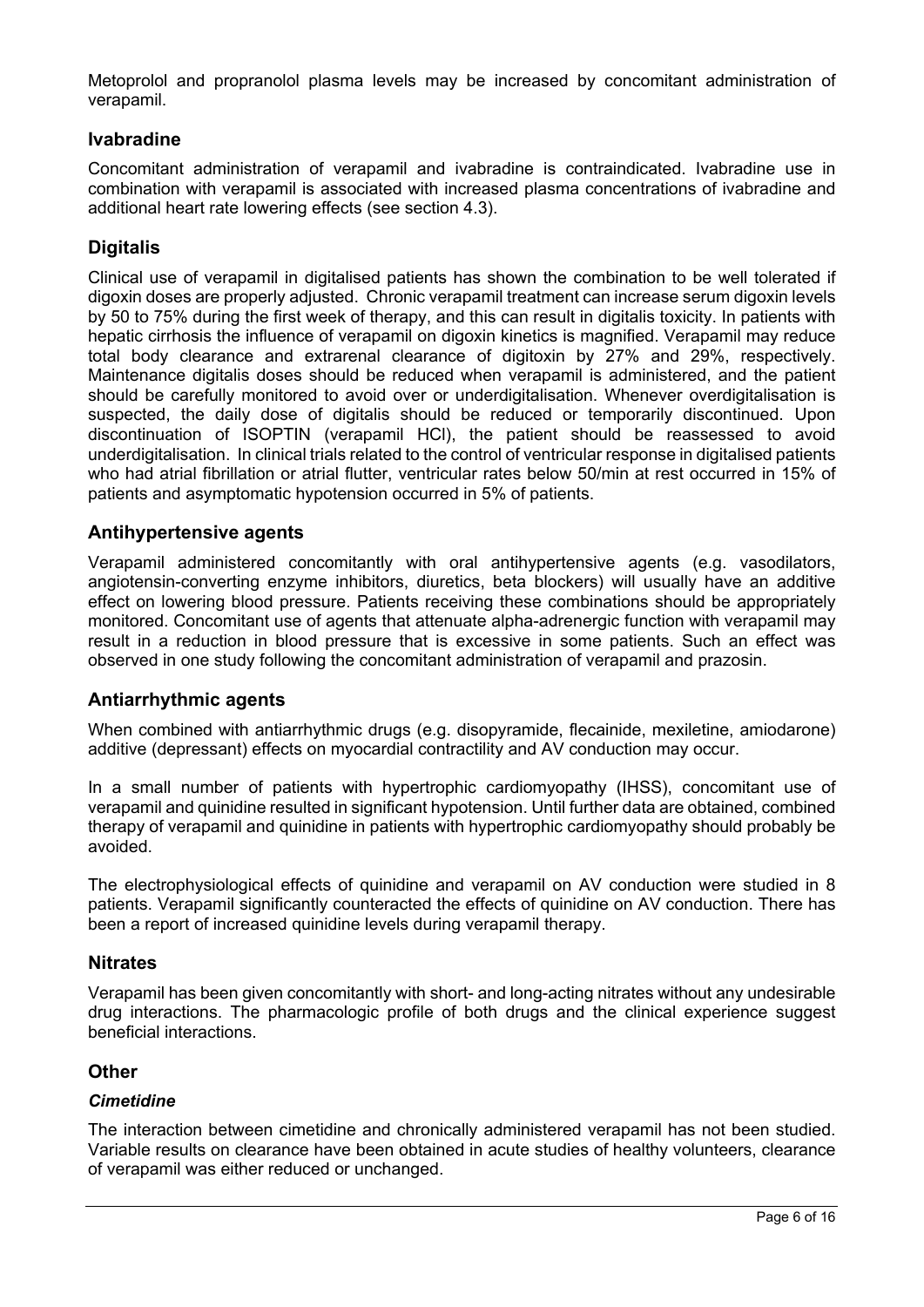## *Lithium*

Increased sensitivity to the effects of lithium (neurotoxicity) has been reported during concomitant verapamil hydrochloride-lithium therapy with either no change or an increase in serum lithium levels. However, the addition of verapamil has also resulted in the lowering of serum lithium levels in patients receiving chronic stable oral lithium. Patients receiving both drugs must be monitored carefully.

## *Prazosin, terazosin*

Additive hypotensive effect.

#### *HIV antiviral agents*

Due to the metabolic inhibitory potential of some of the HIV antiviral agents, such as ritonavir, plasma concentrations of verapamil may increase. Caution should be used or the dose of verapamil may be decreased.

#### *Carbamazepine*

Verapamil therapy may increase carbamazepine concentrations during combined therapy. This may produce carbamazepine side effects such as diplopia, headache, ataxia, or dizziness.

#### *Erythromycin, clarithromycin and telithromycin*

Erythromycin, clarithromycin and telithromycin therapy may increase serum levels of verapamil.

#### *Rifampicin*

Blood pressure lowering effect may be reduced.

#### *Phenobarbital*

Phenobarbital therapy may increase verapamil clearance.

#### *Ciclosporin*

Verapamil therapy may increase serum levels of ciclosporin.

## *Everolimus, sirolimus and tacrolimus*

Verapamil therapy may increase serum levels of everolimus, sirolimus and tacrolimus.

#### *Buspirone*

Verapamil therapy may increase plasma levels of buspirone.

#### *Midazolam*

Verapamil therapy may increase plasma levels of midazolam.

## *Theophylline*

Verapamil therapy may inhibit the clearance and increase the plasma levels of theophylline.

#### *Phenytoin*

Phenytoin may decrease verapamil plasma levels.

#### *Alcohol*

Verapamil therapy may inhibit metabolism of alcohol increasing its CNS depressant effects.

## *Inhalation anaesthetics*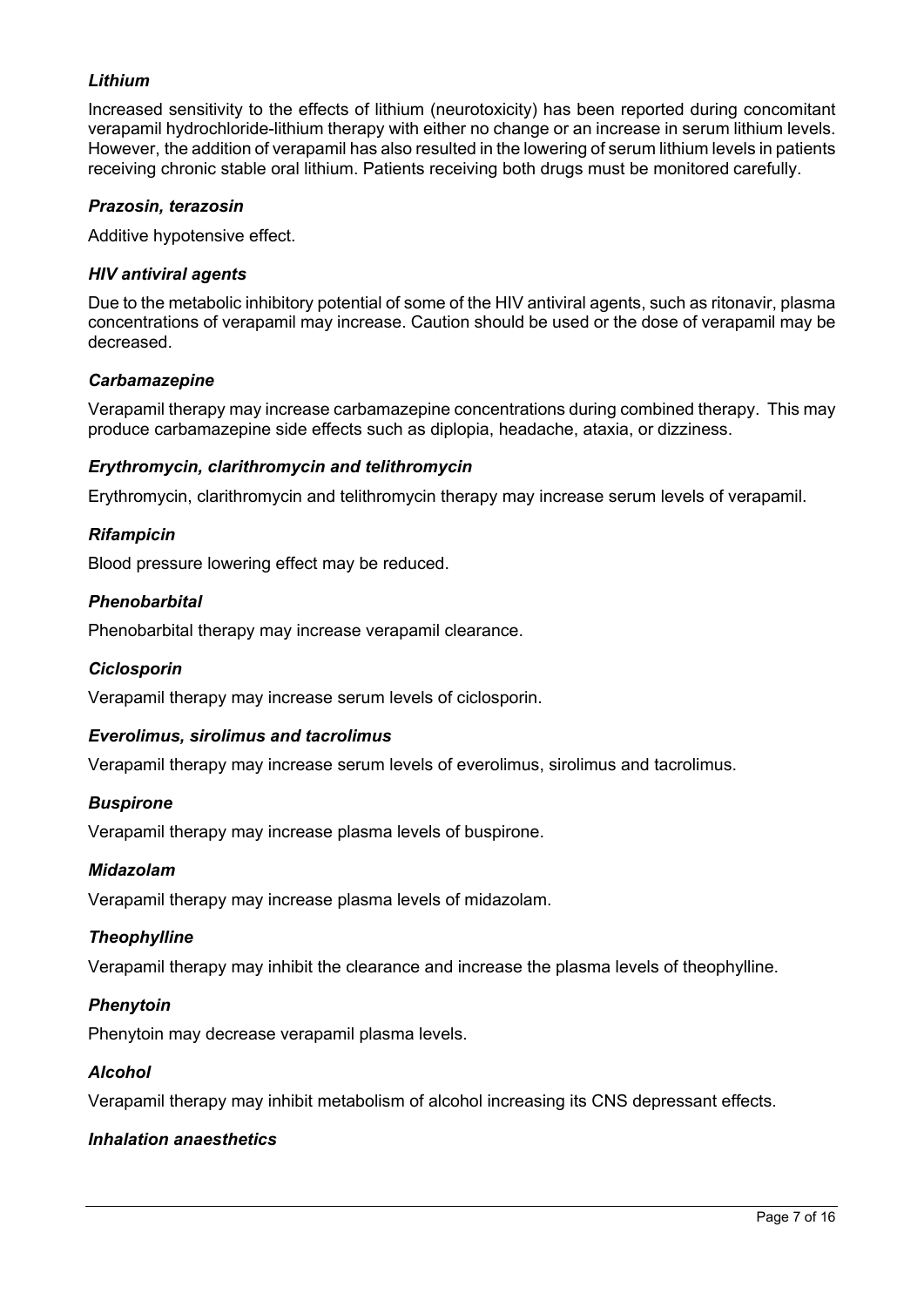Animal experiments have shown that inhalation anaesthetics depress cardiovascular activity by decreasing the inward movement of calcium ions. When used concomitantly, inhalation anaesthetics and calcium antagonists, such as verapamil, should be titrated carefully to avoid excessive cardiovascular depression.

#### *Neuromuscular blocking agents*

Clinical data and animal studies suggest that verapamil hydrochloride may potentiate the activity of neuromuscular blocking agents (curare-like and depolarising). It may be necessary to decrease the dose of verapamil hydrochloride and/or the dose of the neuromuscular blocking agent when the drugs are used concomitantly.

#### *Grapefruit juice*

Grapefruit juice has been shown to increase the plasma levels of verapamil, and therefore grapefruit and its juice should not be taken with ISOPTIN.

#### *HMG-CoA reductase inhibitors*

Treatment with HMG CoA reductase inhibitors (e.g. simvastatin, atorvastatin or lovastatin) in a patient taking verapamil should be started at the lowest possible dose and titrated upwards. If verapamil treatment is to be added to patients already taking an HMG CoA reductase inhibitor (e.g. simvastatin, atorvastatin or lovastatin), consider a reduction in statin dose and retitrate against serum cholesterol concentrations.

Verapamil hydrochloride may increase the serum levels of HMG CoA reductase inhibitors primarily metabolized by CYP3A enzymes (e.g. atorvastatin and simvastatin). Similarly, verapamil AUC may increase by approximately 42.8% with atorvastatin. Consider using caution when these HMG CoA reductase inhibitors and verapamil are concomitantly administered.

Fluvastatin, pravastatin and rosuvastatin are not metabolized by CYP3A4 and are less likely to interact with verapamil.

## *Sulfinpyrazone*

Blood pressure lowering effect may be reduced.

#### *Aspirin*

Increased tendency to bleed.

#### *Anticoagulants*

Use of dabigatran with verapamil may increase dabigatran plasma concentrations. Verapamil immediate release:  $\uparrow$ dabigatran (C<sub>max</sub> up to 180% and AUC up to 150%). Verapamil sustained release:  $\uparrow$ dabigatran (C<sub>max</sub> up to 90% and AUC up to 70%).

The risk of bleeding may increase. When co-administered with oral verapamil, the dose of dabigatran may need to be reduced (refer to dabigatran data sheet for dabigatran dosing instructions).

Verapamil therapy increases absorption of other direct oral anticoagulants (DOACs) and may also reduce elimination leading to increased systemic bioavailability of DOACs. The dose of DOACs with verapamil may need to be reduced as risk of bleeding may increase.

#### *Doxorubicin*

Caution should be used when oral verapamil is administered in combination with doxorubicin due to the potential for increased doxorubicin levels.

## *Colchicine*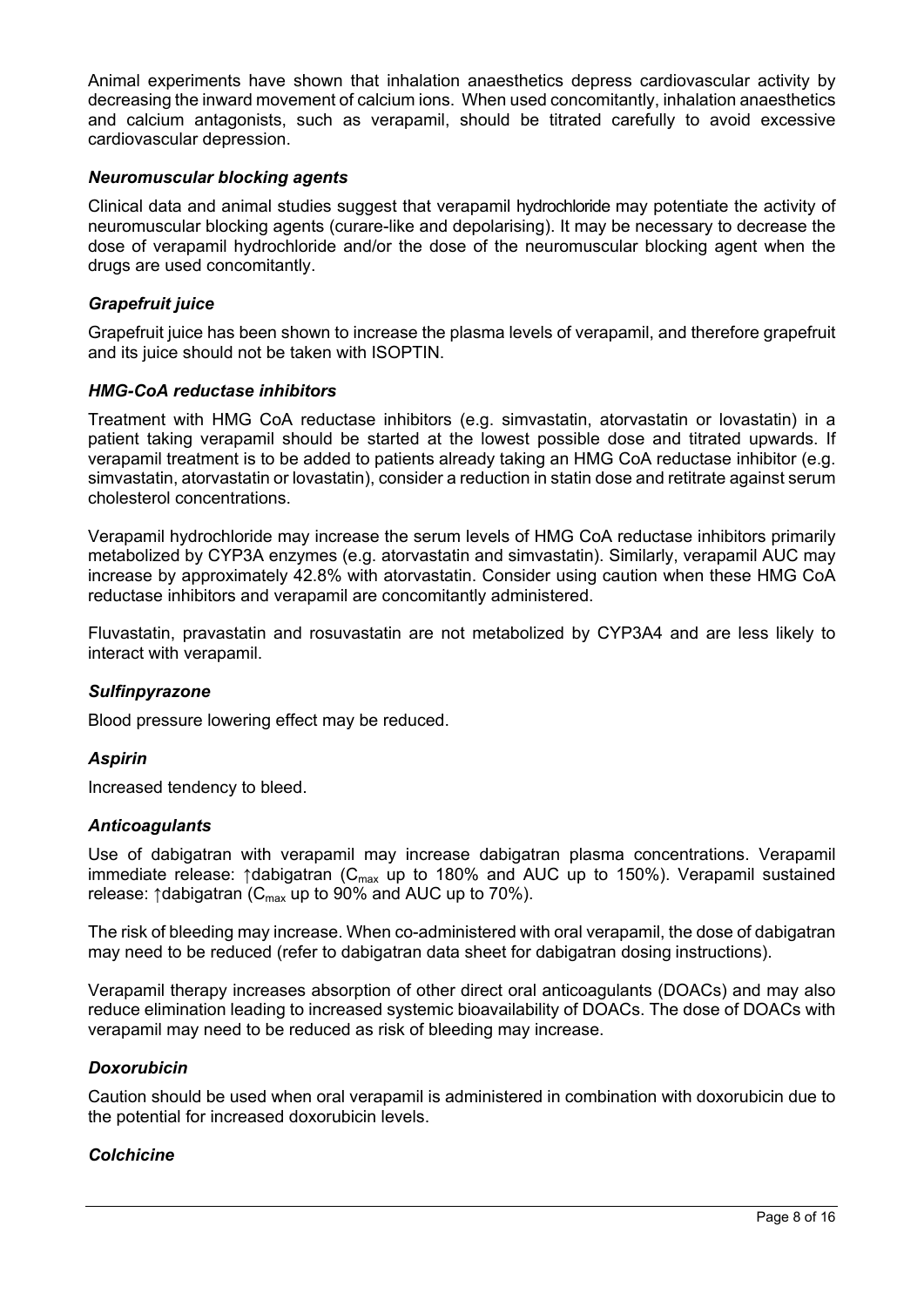Colchicine is a substrate for both CYP3A and the efflux transporter, P-glycoprotein (P-gp). Verapamil is known to inhibit CYP3A and P-gp. When verapamil and colchicines are administered together, inhibition of P-gp and/or CYP3A by verapamil may lead to increased exposure to colchicine. Combined use is not recommended.

## *Imipramine*

Verapamil therapy may increase serum levels of imipramine.

#### *Glibenclamide*

Verapamil therapy may increase serum levels of glibenclamide.

#### *Metformin*

Co-administration of verapamil with metformin may reduce the efficacy of metformin.

#### *Almotriptan*

Verapamil therapy may increase serum levels of almotriptan.

#### *St John's Wort*

St John's Wort may decrease serum levels of verapamil.

## *4.6 Fertility, pregnancy and lactation*

#### **Pregnancy**

#### *Category C.*

Verapamil carries the potential to produce foetal hypoxia associated with maternal hypotension.

There are no adequate and well-controlled study data in pregnant women. Animal studies do not indicate direct or indirect harmful effects with respect to reproductive toxicity. Because animal reproduction studies are not always predictive of human response, this drug should be used during pregnancy only if clearly needed (see section 5.3).

## **Labour and delivery**

Verapamil crosses the placental barrier and can be detected in umbilical vein blood at delivery. It is not known whether the use of verapamil during labour or delivery has immediate or delayed adverse effects on the foetus or whether it prolongs the duration of labour or increases the need for forceps delivery or other obstetric intervention. Such adverse experiences have not been reported in the literature, despite a long history of use of ISOPTIN in Europe in the treatment of cardiac side effects of beta-adrenergic agonist agents used to treat premature labour.

Breast-feedingVerapamil crosses the placental barrier and can be detected in umbilical vein blood at delivery.

Verapamil hydrochloride and its metabolites are excreted in human milk. Limited human data from oral administration has shown that the infant relative dose of verapamil is low  $(0.1 - 1\%)$  of the mother's oral dose) and that ISOPTIN use may be compatible with breastfeeding. A risk to the newborns / infants cannot be excluded. Due to the potential for serious adverse reactions in nursing infants, ISOPTIN should only be used during lactation if it is essential for the welfare of the mother.

## **Fertility**

No data available. For pre-clinical fertility data refer to section 5.3.

## *4.7 Effects on ability to drive and use machines*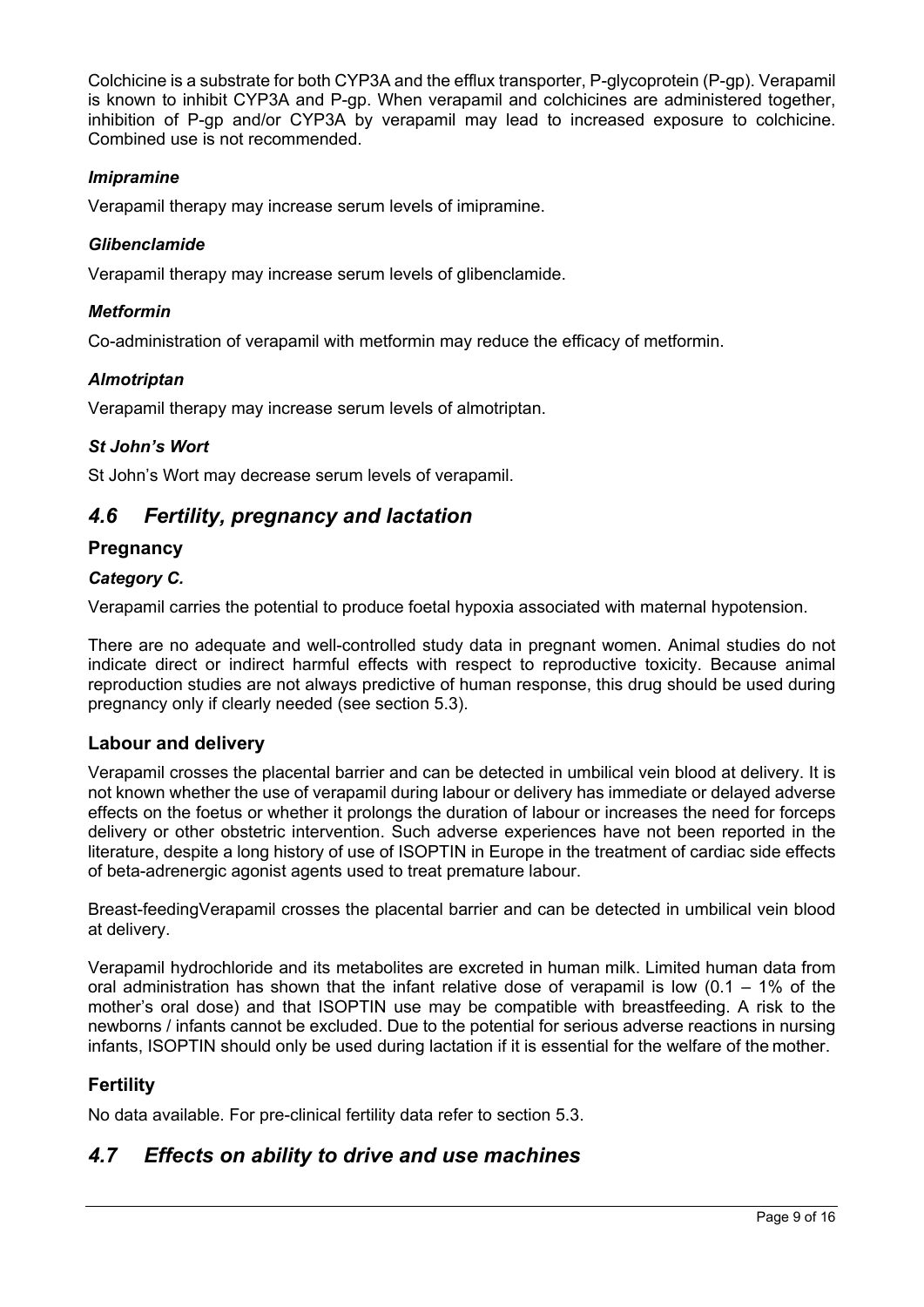Due to its antihypertensive effect, depending on the individual response, verapamil hydrochloride may affect the ability to react to the point of impairing the ability to drive a vehicle, operate machinery or work under hazardous conditions. This applies even more at the start of treatment, when the dose is raised, when switching from another drug and in conjunction with alcohol. Verapamil may increase the blood levels of alcohol and slow its elimination. Therefore, the effects of alcohol may be exaggerated.

## *4.8 Undesirable effects*

The following adverse reactions have been reported with verapamil from clinical studies, postmarketing surveillance or Phase IV clinical trials and are listed below by system organ class. Frequencies are defined as: very common ( $\geq$  1/10); common ( $\geq$  1/100 to <1/10); uncommon ( $\geq$ 1/1,000 to <1/100); rare (≥ 1/10,000 to <1/1,000); very rare (<1/10,000); not known (cannot be estimated from the available data).

The most commonly reported ADRs were headache, dizziness, gastrointestinal disorders: nausea, constipation and abdominal pain, as well as bradycardia, tachycardia, palpitations, hypotension, flushing, oedema peripheral and fatigue.

## **Table 1: Adverse reactions reported from clinical studies with verapamil and postmarketing surveillance activities**

| <b>MedDRA System</b><br><b>Organ Class</b>            | Common                   | <b>Uncommon</b>              | Rare                  | <b>Unknown</b>                                                                                                           |
|-------------------------------------------------------|--------------------------|------------------------------|-----------------------|--------------------------------------------------------------------------------------------------------------------------|
| Immune system<br>disorders                            |                          |                              |                       | Hypersensitivity                                                                                                         |
| Nervous system<br>disorders                           | Dizziness,<br>Headache   |                              | Paresthesia<br>Tremor | Extrapyramidal<br>disorder, paralysis<br>$(tetraparesis)1$ ,<br><b>Seizures</b>                                          |
| Metabolism and<br>nutrition disorders                 |                          |                              |                       | Hyperkalaemia                                                                                                            |
| Psychiatric disorders                                 |                          |                              | Somnolence            |                                                                                                                          |
| Ear and labyrinth<br>disorders                        |                          |                              | <b>Tinnitus</b>       | Vertigo                                                                                                                  |
| Cardiac disorders                                     | Bradycardia              | Palpitations,<br>Tachycardia |                       | Atrioventricular<br>block (1°, 2°, 3°),<br>Cardiac failure,<br>Sinus arrest,<br><b>Sinus</b><br>bradycardia;<br>asystole |
| Vascular disorders                                    | Flushing,<br>Hypotension |                              |                       |                                                                                                                          |
| Respiratory, thoracic<br>and mediastinal<br>disorders |                          |                              |                       | Bronchospasm<br>Dyspnoea                                                                                                 |
| Gastrointestinal<br>disorders                         | Constipation,<br>Nausea  | Abdominal pain               | Vomiting              | Abdominal<br>discomfort,<br>Gingival<br>hyperplasia,<br><b>Ileus</b>                                                     |
| Skin and subcutaneous<br>tissue disorders             |                          |                              | Hyperhidrosis         | Angioedema,<br>Stevens-<br>Johnson                                                                                       |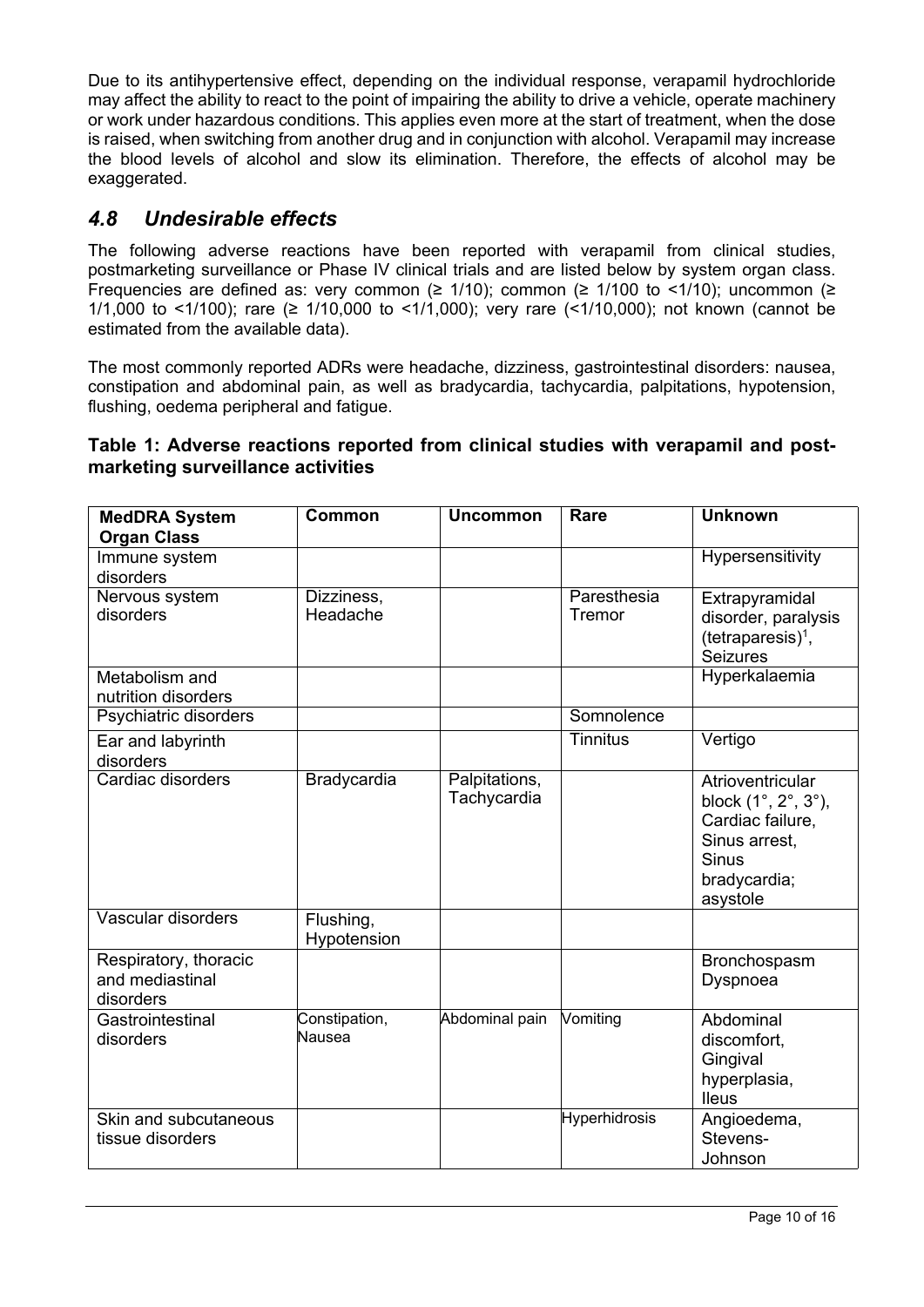|                                                            |                           |  | syndrome,<br>Erythema<br>multiforme,<br>Alopecia,<br>Itching,<br>Pruritus,<br>Purpura, Rash<br>maculopapular<br>, Urticaria |
|------------------------------------------------------------|---------------------------|--|-----------------------------------------------------------------------------------------------------------------------------|
| Musculoskeletal and<br>connective tissue<br>disorders      |                           |  | Arthralgia,<br><b>Muscular</b><br>weakness,<br>Myalgia                                                                      |
| Renal and urinary<br>disorders                             |                           |  | <b>Renal failure</b>                                                                                                        |
| Reproductive system<br>and breast disorders                |                           |  | Erectile<br>dysfunction,<br>Galactorrhea,<br>Gynecomastia                                                                   |
| General disorders and<br>administration site<br>conditions | Oedema peripheral Fatigue |  |                                                                                                                             |
| Investigations                                             |                           |  | <b>Blood prolactin</b><br>increased,<br>Hepatic<br>enzymes<br>increased                                                     |

<sup>1</sup>There has been a single postmarketing report of paralysis (tetraparesis) associated with the combined use of verapamil and colchicine. This may have been caused by colchicine crossing the blood-brain barrier due to CYP3A4 and P-gp inhibition by verapamil (see section 4.5).

## **Reporting of suspected adverse reactions**

Reporting suspected adverse reactions after authorisation of the medicine is important. It allows continued monitoring of the benefit/risk balance of the medicine. Healthcare professionals are asked to report any suspected adverse reactions https://nzphvc.otago.ac.nz/reporting/.

# *4.9 Overdose*

## **Symptoms**

Hypotension, bradycardia up to high degree AV block and sinus arrest, hyperglycemia, stupor, metabolic acidosis and acute respiratory distress syndrome. Fatalities have occurred as a result of overdose.

## **Treatment**

Treatment of verapamil hydrochloride overdose should be mainly supportive and individualized. Beta-adrenergic stimulation and/or parenteral administration of calcium injection (calcium chloride) solutions may increase calcium ion flux across the slow channel, and have been used effectively in treatment of deliberate overdosage with oral verapamil hydrochloride. Clinically significant hypotensive reactions or high degree AV block should be treated with vasopressor agents or cardiac pacing, respectively. Asystole should be handled by the usual measures including beta adrenergic stimulation (e.g., isoproterenol hydrochloride), other vasopressor agents or cardiopulmonary resuscitation.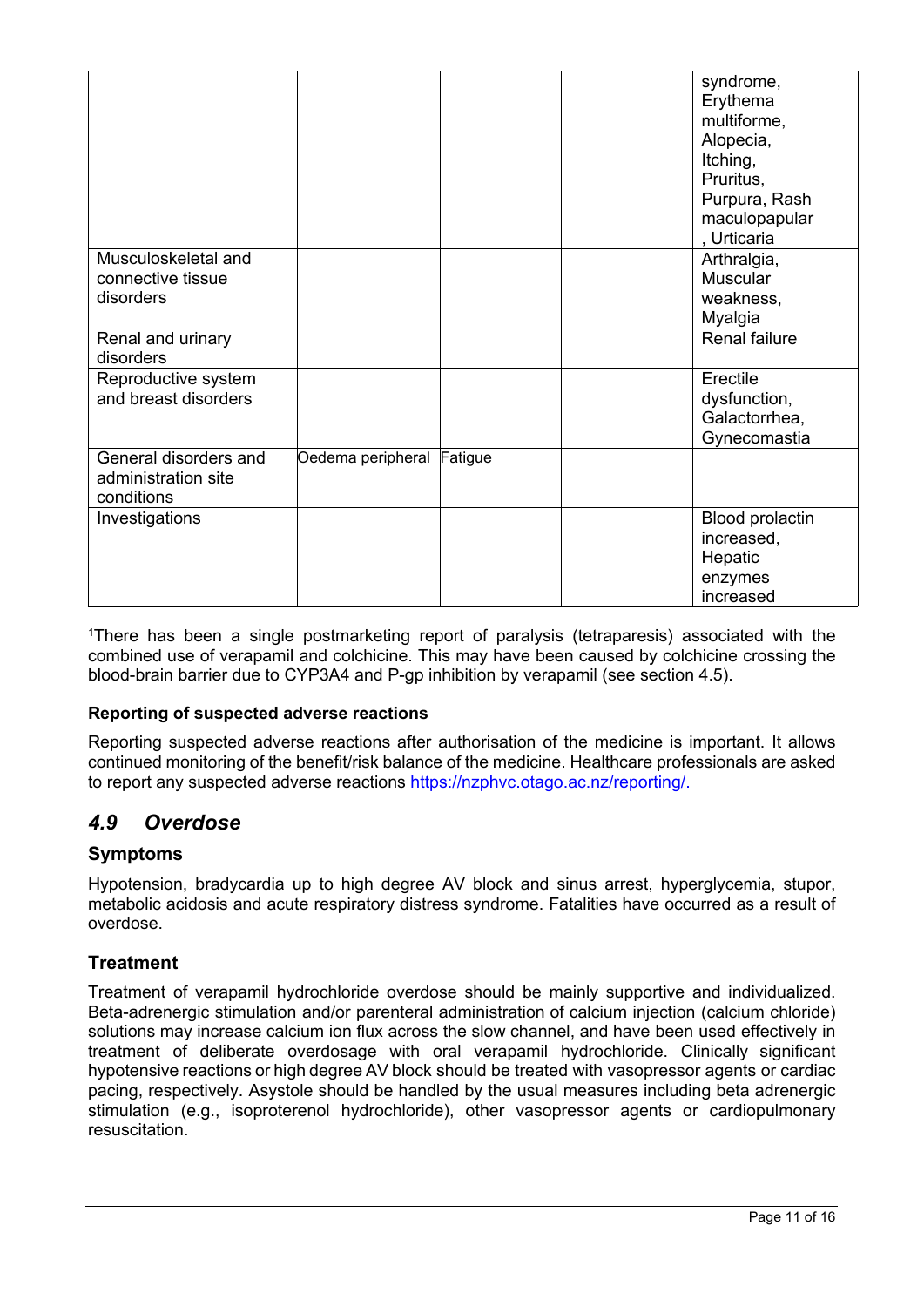In poisoning with large quantities of the sustained release preparation one should bear in mind that the active drug substance may be released into and absorbed by the intestine over a period exceeding 48 hours after ingestion. Dependent upon the time of intake, agglomerates of puffed tablet residues are to be anticipated along the whole length of the G.I. tract, acting as depots. Due to the potential for delayed absorption of the sustained release product, patients may require observation and hospitalization for up to 48 hours.

Thus, in suspected ISOPTIN SR poisoning intensive measures for complete elimination of the drug are indicated: induced vomiting, endoscope-monitored aspiration of G.I. contents, intestinal lavage, purgation, high enemas.

Verapamil cannot be removed by haemodialysis.

For further advice on management of overdose please contact the National Poisons Information Centre (0800 POISON or 0800 764 766).

# **5. Pharmacological Properties**

## *5.1 Pharmacodynamic properties*

Pharmacotherapeutic group: selective calcium channel blocker with direct cardiac effects, phenylalkylamine derivatives, ATC code: C08DA01.

## **Mechanism of action and pharmacodynamic effects**

Verapamil inhibits the calcium ion (and possibly sodium ion) influx through slow channels into conductile and contractile myocardial cells and vascular smooth muscle cells. The antiarrhythmic effect of verapamil appears to be due to its effect on the slow channel in cells of the cardiac conductile system. Electrical activity through the sinoatrial (SA) and atrioventricular (AV) nodes depends, to a significant degree, upon calcium influx through the slow channel. By inhibiting this influx, verapamil slows AV conduction and prolongs the effective refractory period within the AV node in a rate-related manner. This effect results in a reduction of the ventricular rate in patients with atrial flutter and/or atrial fibrillation and a rapid ventricular response. By interrupting reentry at the AV node, verapamil can restore normal sinus rhythm in patients with paroxysmal supraventricular tachycardias (PSVT), including Wolff-Parkinson-White (W-P-W) syndrome. Verapamil has no effect on conduction across accessory bypass tracts.

## **Clinical efficacy and safety**

Verapamil does not alter the normal atrial action potential or intraventricular conduction time, but depresses amplitude, velocity of depolarization and conduction in depressed atrial fibers.

In the isolated rabbit heart, concentrations of verapamil that markedly affect SA nodal fibers or fibers in the upper and middle regions of the AV node have very little effect on fibers in the lower AV node (NH region) and no effect on atrial action potentials or His bundle fibers.

Verapamil does not include peripheral arterial spasm nor does it alter total serum calcium levels.

Verapamil reduces afterload and myocardial contractility. In most patients, including those with organic cardiac disease, the negative inotropic action of verapamil is countered by reduction of afterload and cardiac index is usually not reduced, but in patients with moderately severe to severe cardiac dysfunction (pulmonary wedge pressure above 20 mm Hg, ejection fraction less than 30%), acute worsening of heart failure may be seen. Peak therapeutic effects occur within three to five minutes after a bolus injection of verapamil.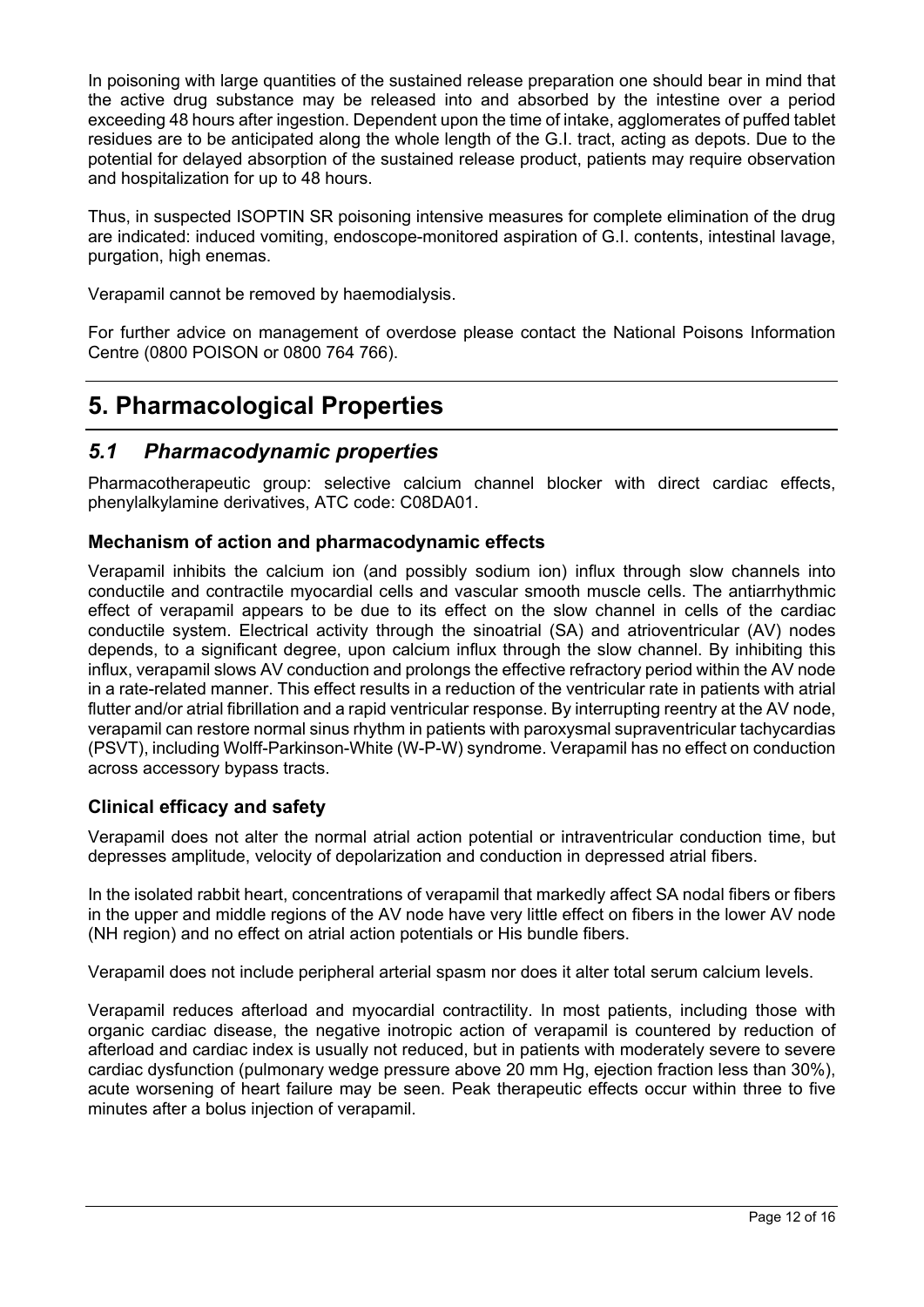The commonly used intravenous doses of 5 to 10 mg verapamil hydrochloride produce transient, usually asymptomatic, reduction in normal systemic arterial pressure, systemic vascular resistance and contractility; left ventricular filling pressure is slightly increased.

# *5.2 Pharmacokinetic properties*

Verapamil hydrochloride is a racemic mixture consisting of equal portions of the R-enantiomer and the S-enantiomer. Verapamil is extensively metabolized. Norverapamil is one of 12 metabolites identified in urine, has 10 to 20% of the pharmacologic activity of verapamil and accounts for 6% of excreted drug. The steady-state plasma concentrations of norverapamil and verapamil are similar. Steady state after multiple once daily dosing is reached after three to four days.

## **Absorption**

Greater than 90% of verapamil is rapidly absorbed from the small intestine after oral administration. Mean systemic availability of the unchanged compound after a single dose of IR verapamil is 23% and that of SR verapamil approximately 32%, owing to an extensive hepatic first-pass metabolism. Bioavailability is about two times higher with repeated administration. Peak verapamil plasma levels are reached one to two hours IR administration, and four to five hours after SR administration. The peak plasma concentration of norverapamil is attained approximately one and five hours after IR or SR administration, respectively. The presence of food has no effect on the bioavailability of verapamil.

## **Distribution**

Verapamil is widely distributed throughout the body tissues, the volume of distribution ranging from 1.8 – 6.8 L/kg in healthy subjects. Plasma protein binding of verapamil is approximately 90%.

## **Biotransformation**

Verapamil is extensively metabolized. *In vitro* metabolic studies indicate that verapamil is metabolized by cytochrome P450 CYP3A4, CYP1A2, CYP2C8, CYP2C9 and CYP2C18. In healthy men, orally administered verapamil hydrochloride undergoes extensive metabolism in the liver, with 12 metabolites having been identified, most in only trace amounts. The major metabolites have been identified as various N and O-dealkylated products of verapamil. Of these metabolites, only norverapamil has any appreciable pharmacological effect (approximately 20% that of the parent compound), which was observed in a study with dogs.

## **Elimination**

Following oral administration, the elimination half-life is three to seven hours. Approximately 50% of an administered dose is eliminated renally within 24 hours, 70% within five days. Up to 16% of a dose is excreted in the feces. About 3% to 4% of renally excreted drug is excreted as unchanged drug. The total clearance of verapamil is nearly as high as the hepatic blood flow, approximately 1 L/h/kg (range: 0.7 – 1.3 L/h/kg).

## **Linearity/non-linearity**

A nonlinear correlation between the verapamil dose administered and verapamil plasma levels dose exist.

## **Pharmacokinetic/pharmacodynamic relationship**

Good correlation of dose and response is not available but controlled studies of ISOPTIN SR have shown effectiveness of doses similar to the effective doses of ISOPTIN (immediate release) in hypertensive patients. Plasma verapamil levels are not directly related to antihypertensive efficacy at the dosages usually administered (240 to 480 mg/day).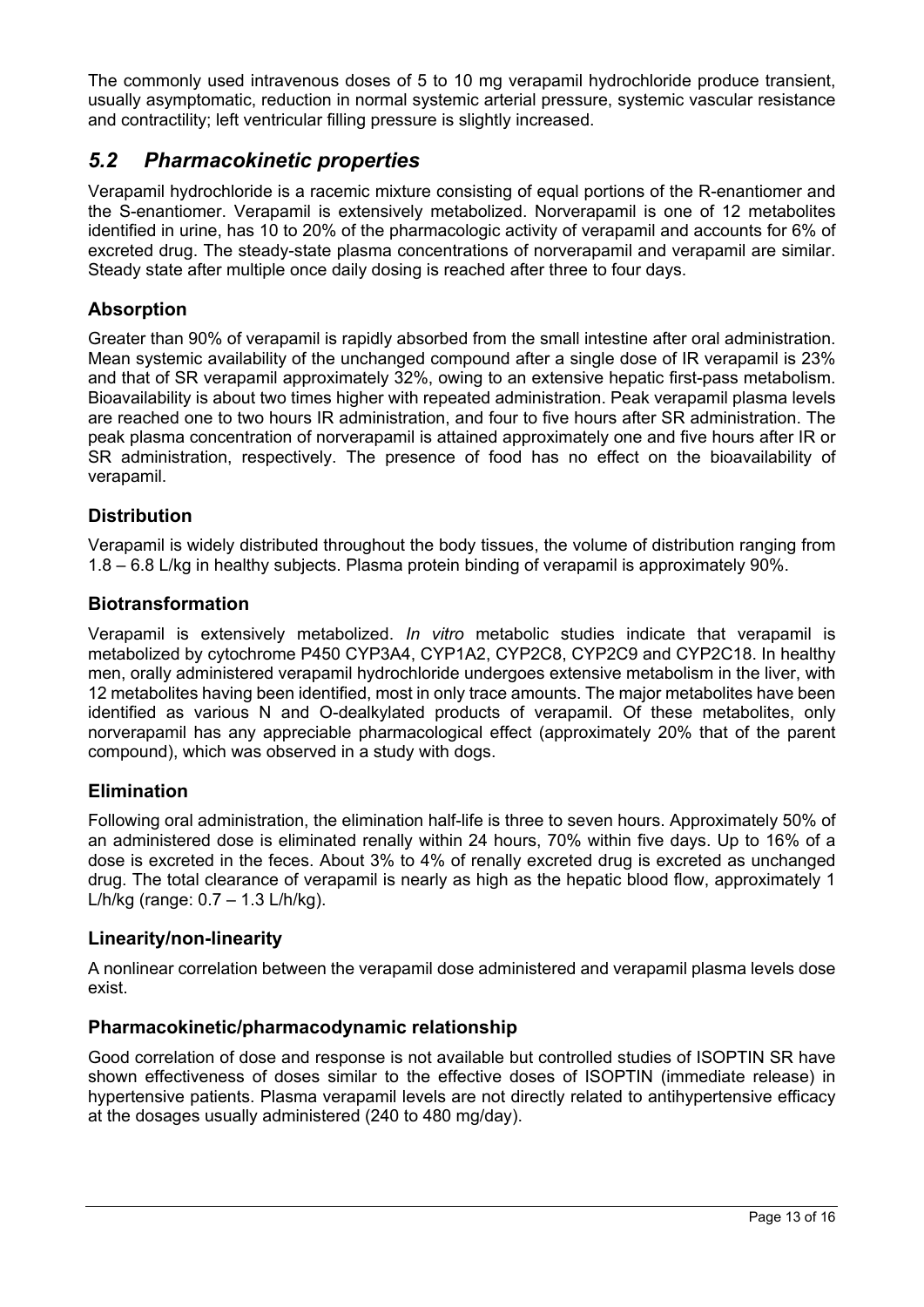In early dose titration with verapamil a relationship exists between verapamil plasma concentrations and the prolongation of the PR interval. However, during chronic administration this relationship may disappear.

## **Special population**

## *Paediatric*

Limited information on the pharmacokinetics in the paediatric population is available. After intravenous dosing, the mean half-life of verapamil was 9.17 hours and the mean clearance was 30 L/h, whereas it is around 70 L/h for a 70-kg adult. Steady state plasma concentrations appear to be somewhat lower in the paediatric population after oral dosing compared to those observed in adults.

## *Elderly*

Aging may affect the pharmacokinetics of verapamil given to hypertensive patients. Elimination halflife may be prolonged in the elderly. The antihypertensive effect of verapamil was found not to be age-related.

## *Hepatic insufficiency*

The half-life of verapamil is prolonged in patients with impaired liver function owing to their lower oral clearance and higher volume of distribution.

## *Renal insufficiency*

Impaired renal function has no effect on verapamil pharmacokinetic, as shown by comparative studies in patients with end-stage renal failure and subjects with healthy kidneys. Verapamil and norverapamil are not significantly removed by haemodialysis.

## *5.3 Preclinical safety data*

Reproduction studies have been performed in rabbits and rats at oral verapamil doses up to 180 mg/m<sup>2</sup>/day and 360 mg/m<sup>2</sup>/day (compared to a maximum recommended human oral daily dose of 300 mg/m<sup>2</sup> ) and have revealed no evidence of teratogenicity. In the rat, however, a dose similar to the clinical dose (360 mg/m<sup>2</sup>) was embryocidal and retarded foetal growth and development. These effects occurred in the presence of maternal toxicity (reflected by reduced food consumption and weight gain of dams). This oral dose has also been shown to cause hypotension in rats. There are, however, no adequate and well controlled studies in pregnant women.

## **Genotoxicity**

Verapamil was not mutagenic in the Ames test in 5 test strains at 3 mg per plate, with or without metabolic activation.

## **Carcinogenicity**

An 18-month toxicity study in rats, at a low multiple (6 fold) of the maximum recommended human dose, and not the maximum tolerated dose, did not suggest a tumorigenic potential. There was no evidence of carcinogenic potential of verapamil administered in the diet of rats for two years at doses of 10, 35 and 120 mg/kg/day or approximately 1x, 3.5x and 12x, respectively, the maximum recommended human daily dose (480 mg/day or 9.6 mg/kg/day).

## **Animal pharmacology and/or animal toxicology**

In chronic animal toxicology studies verapamil caused lenticular and/or suture line changes at 30 mg/kg/day or greater and frank cataracts at 62.5 mg/kg/day or greater in the beagle dog but not the rat. Development of cataracts due to verapamil has not been reported in humans.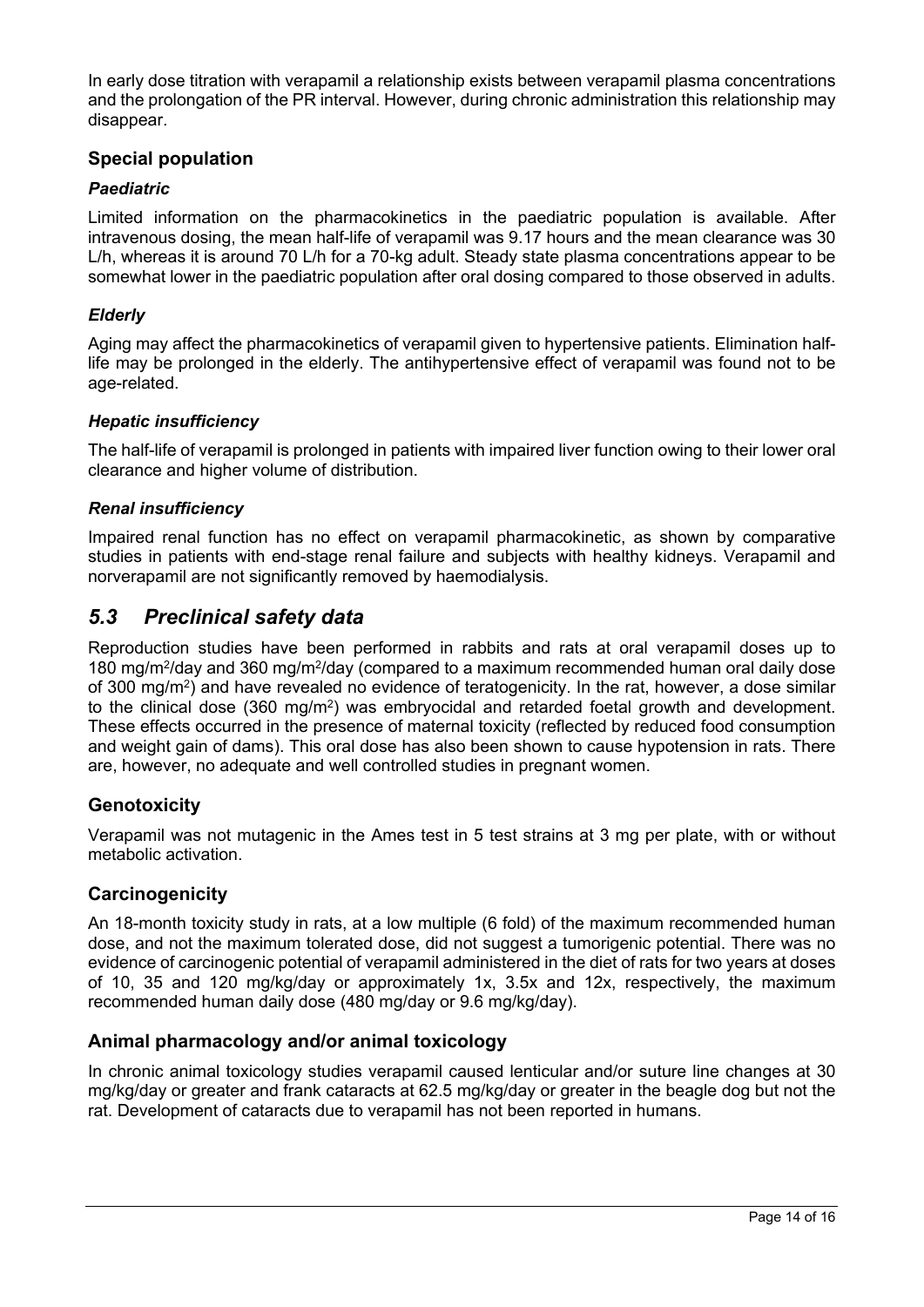# **6. Pharmaceutical Particulars**

# *6.1 List of excipients*

**Isoptin SR (120 & 240 mg) modified release tablet also contains:**

- Microcrystalline cellulose
- Sodium alginate
- Povidone
- Magnesium stearate
- Hypromellose
- Macrogol 400
- Macrogol 6000
- Purified talc
- Titanium dioxide
- Glycol montanite

Isoptin SR (120 & 240 mg) modified release tablet contains sulfites.

In addition, Isoptin SR 240 mg also contains*:*

- Quinolone yellow (CI 47005)
- Indigo carmine (CI 73015)

## **Isoptin (40 mg, 80 mg) film coated tablet also contains:**

- Calcium hydrogen phosphate
- Microcrystalline cellulose
- Croscarmellose sodium
- Magnesium stearate
- Colloidal silica dioxide
- Hypromellose
- Purified talc
- Sodium lauryl sulfate
- Macrogol 6000
- Titanium dioxide

## *6.2 Incompatibilities*

Not applicable.

## *6.3 Shelf life*

## **ISOPTIN 40 mg & ISOPTIN 80 mg**

3 years.

## **ISOPTIN SR 120 mg**

3 years.

## **ISOPTIN SR 240 mg**

3 years for products manufactured by Famar SA.

4 years for products manufactured by AbbVie Deutschland GmbH & Co. KG.